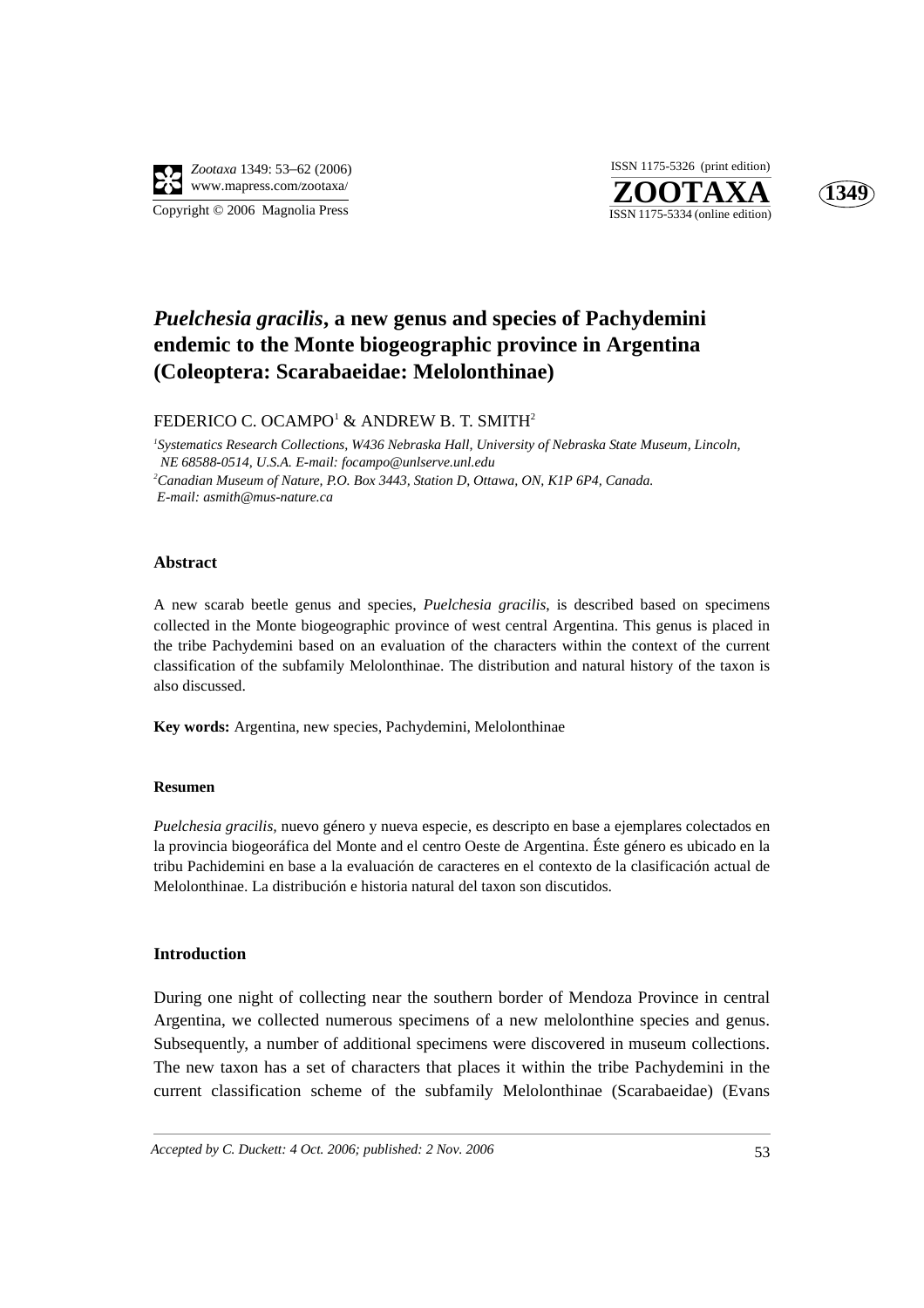**1349 ZOOTAXA** 2003).

The purpose of this paper is to describe the new genus and species and to discuss what is know of its distribution and natural history.

#### **Materials and methods**

#### *Definition of taxonomic characters and character examination*

Internal and external morphological characters formed the basis of this work. Specimens were examined using a dissecting microscope (6.5 to 40 X) and fiber-optic lights. For measurements, we used an ocular micrometer. Internal sclerotized structures were dissected by relaxing the specimen in hot water. Heavily sclerotized parts were soaked in a dilute solution (about 15%) of potassium hydroxide and neutralized in a dilute solution (about 15%) of acetic acid. For dissected specimens, wings and genitalia were card-mounted or placed in a glycerin-filled vial beneath the specimen.

The following standards were used for characters:

**Body Length.** Measured from the apex of the clypeus to the apex of the elytra.

**Puncture Density.** Defined as dense if punctures are nearly confluent to less than two puncture diameters apart, moderately dense if punctures are between two to six puncture diameters apart, and sparse if punctures are separated by more than six puncture diameters.

**Length of Setae.** Defined as minute if less than 0.2 mm, short if between 0.2–0.5 mm, moderately long if between 0.5–1.0 mm, and long if between 1.0–2.0 mm.

**Type of Setae.** Defined as ''hair-like'' if slender and erect (Figs. 1–3), ''thickened'' if slightly thick and erect or partially decumbent (Figs. 1, 2, 7, 8), and ''spine-like'' if broad and thick (Figs. 1, 2, 7, 8). Setae are subject to wear and may be abraded.

**Color.** Described based on specimens that are viewed with magnification and illumination.

#### *Material examined*

The results of this study were based on specimens from the following institutions and collections. The collections and their acronyms are as follows.

ABTS Andrew B. T. Smith Collection, Ottawa, Canada. CMNC Canadian Museum of Nature, Ottawa, Canada (R. S. Anderson, F. Génier). CNCI Canadian National Collection of Insects, Ottawa, Canada (P. Bouchard). FCOC Federico Carlos Ocampo Collection. Buenos Aires, Argentina. FMNH Field Museum of Natural History, Chicago, IL, USA (A. Newton, M. Thayer). HAHC Henry and Anne Howden Collection, Ottawa, Canada. IADIZA Instituto Argentino de Investigaciones de Zonas Aridas, Argentina (S. Roig-Juñent). MLPA Museo de La Plata, La Plata, Argentina (A. Lanteri).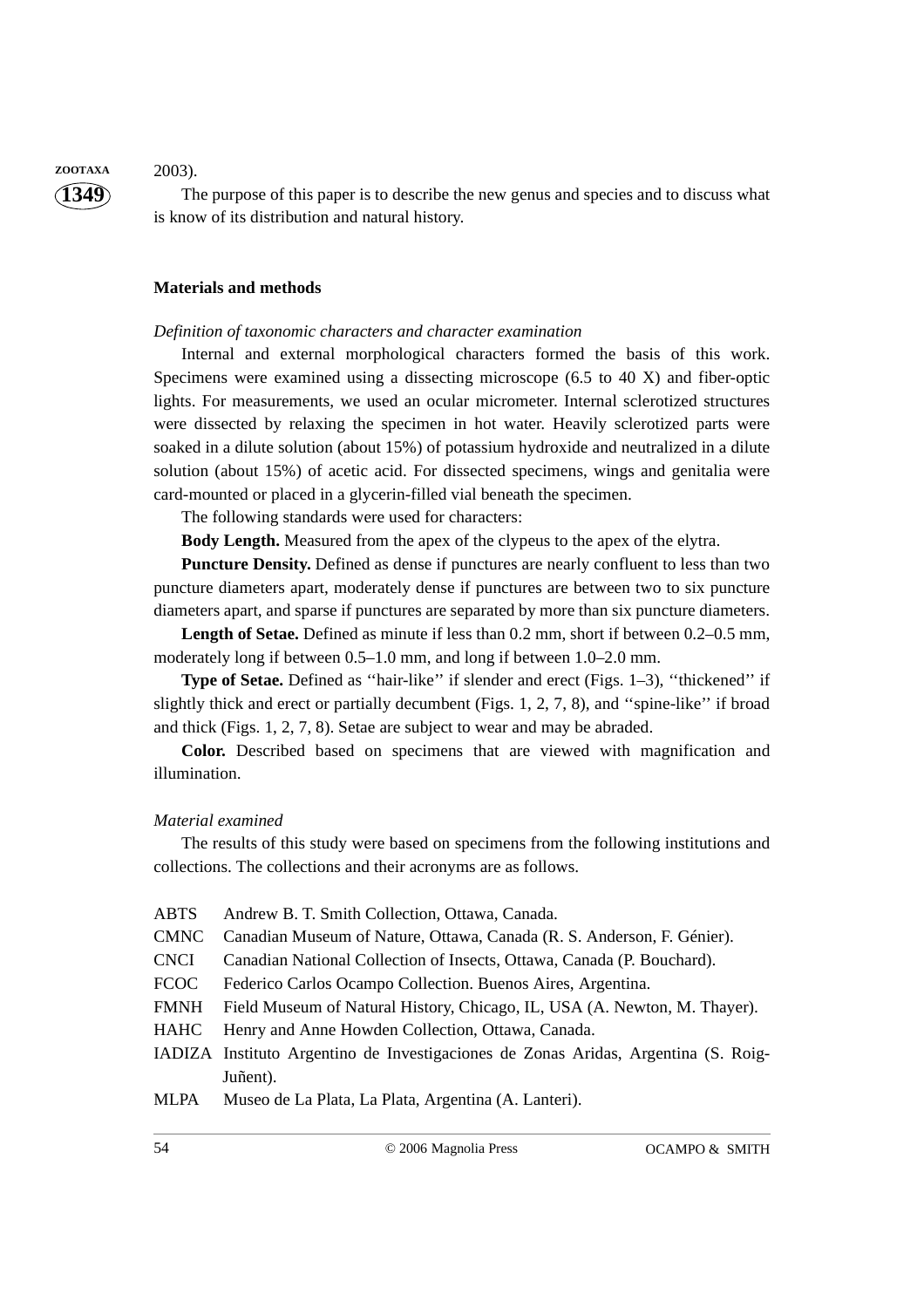| MNNC Museo Nacional de Historia Natural, Santiago, Chile (M. Elgueta). | ZOOTAXA |
|------------------------------------------------------------------------|---------|
|                                                                        |         |

UNSM University of Nebraska State Museum, Lincoln, NE, USA (B. Ratcliffe, M. L. Jameson).

USNM United States National Museum, Washington D.C., USA (D. Furth).

#### *Puelchesia* **Ocampo and Smith, gen. nov.**

(Figs. 1–13)

**Type species**. *Puelchesia gracilis* Ocampo and Smith, here designated.

**Description.** *Head* (Figs. 1–4): Eye canthus absent (Figs. 3, 4). Clypeus broadly rounded, margin reflexed. Labrum reduced, conical, not visible beyond clypeal margin. Labium reduced, labial palpus absent. Antennae with 8 antennomeres, antennal club 3 segmented. *Pronotum* (Figs. 1–3): Convex, wider than long. Marginal bead present in all margins; anterior margin concave, with membrane; lateral margins slightly angular; posterior margin slightly sinuous. Anterior angles acute; posterior angles broadly rounded. *Elytra* (Figs. 1, 2): Convex, elongate, subparallel, completely covering dorsal surface of abdomen. Elytra with 9 striae. *Venter*: 3 ventrites exposed medially, penultimate ventrite broadly membranous on apical margin. Pygidium oblique with respect to body, not recumbent toward metacoxae. *Legs* (Figs. 1, 2, 7–9): Protibiae with 3 teeth, protibial spur slightly curved. Meso- and metatibiae with medial transverse carinae. Meso- and metatibial spurs subcontiguous, metatibial spurs both set below tarsal articulation. Metatibial tarsal insertion simple, without notch. Metatarsus 1.7 times longer than metatibia. Pro-, meso-, and metatarsomeres 1–4 subequal in length, tarsomere 5 longer than 1–4 individually; all tarsi with long, apical setae (Figs. 1, 2, 7, 8). Tarsal claws simple (without teeth, lobes, or bifurcations), symmetrical (Figs. 1, 2, 7, 8). *Male Genitalia* (Figs. 10, 11): parameres simple, symmetrical, elongate, gracile,

**Classification.** This genus is placed in the tribe Pachydemini based on the characters listed below in the Diagnosis section. The tribe Pachydemini includes 116 genera and approximately 530 species worldwide (Evans 2003; Smith & Evans 2005; Lacroix 2006). They are distributed in all major biogeographic regions except India and Australia. Neotropical Pachydemini are mainly distributed in the Monte, Chacoan, Central Chile, and Patagonian biogeographical provinces. In the Neotropics, the group is represented by 18 genera and approximately 30 species, although several new taxa are in the process of being described by the senior author and Eider Ruiz Manzanos. The classification of this tribe is tenuous (Evans 1988, San Martin & Martín Piera 2000) and is currently under review by Ocampo and Eider Ruiz-Manzanos. Under the current Melolonthinae classification system, the placement of this genus in Pachydemini is warranted.

**Etymology.** *Puelchesia* is a Latinization of the name for the Puelches indigenous people from southern Mendoza. The name is feminine in gender.

**Diagnosis.** The genus *Puelchesia* can be distinguished from all other Neotropical

**1349**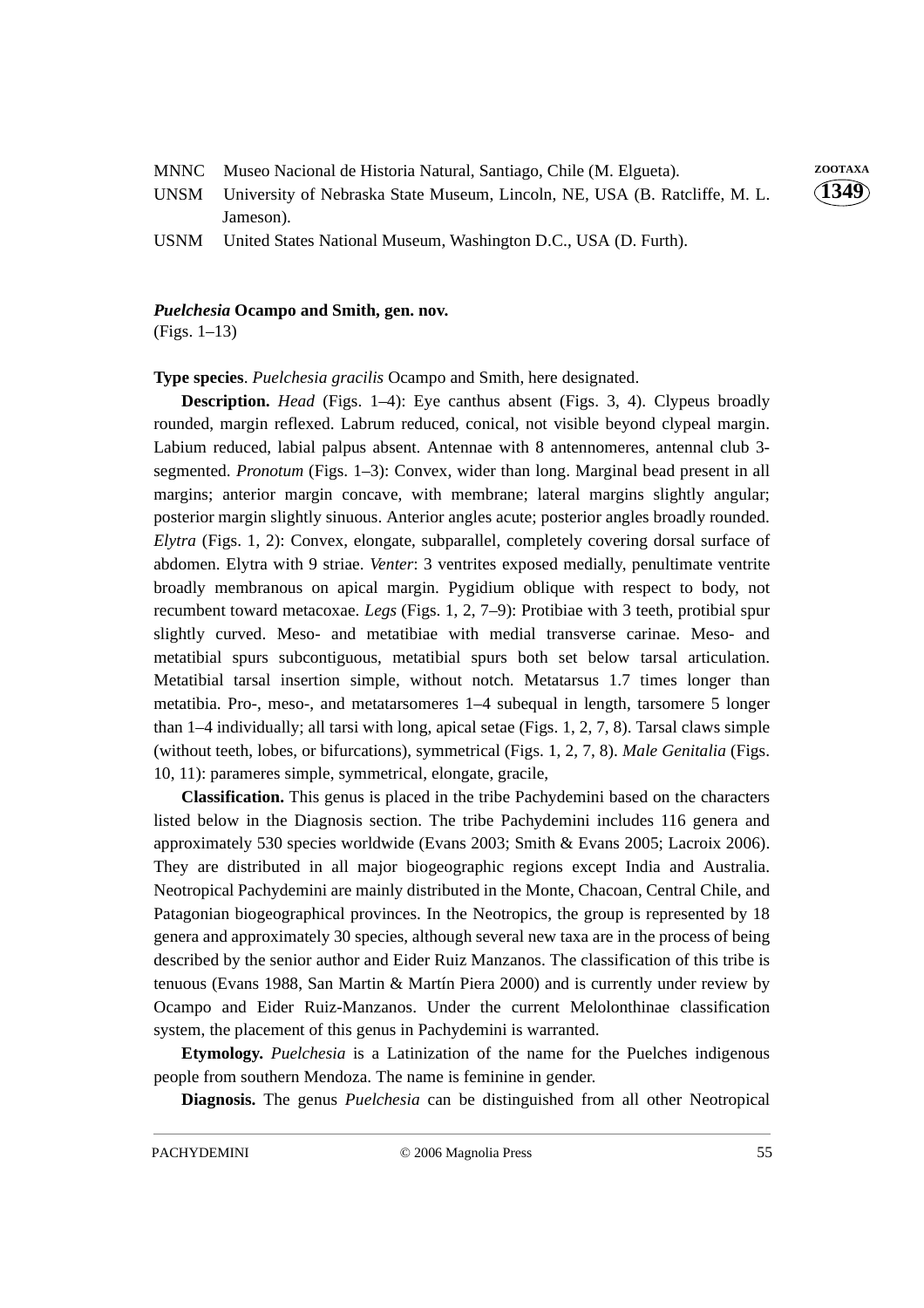# **1349**

**ZOOTAXA** Melolonthinae by the following combination of characters: size 5 mm or less; clypeus broadly rounded; labrum reduced, conical, not visible beyond clypeal margin; antennae with 8 antennomeres, antennal club 3-segmented; venter with 3 ventrites exposed medially; pygidium oblique with respect to body, not recumbent toward metacoxae; metatibial spurs subcontiguous, both set below tarsal articulation; metatarsus longer than metatibia; pro-, meso-, and metatarsomeres 1–4 subequal in length, tarsomere 5 1.3 times longer than 1–4 individually; tarsal claws simple (not toothed), symmetrical.

> Neotropical Pachydemini were briefly reviewed by Martínez (1975), who also provided a genus-level key to the tribe. *Puelchesia* will key out to the subgenus *Acylochilus* (*Acylochiloides*) Martínez in Martínez's key but can be separated from this genus by having the metatibia longer than the metafemur (shorter in *Acylochilus*); the pygidial apex not recumbent toward the metacoxae; three ventrites exposed (one ventrite is exposed in *Acylochilus*); and elongate, gracile parameres (short and thick in *Acylochilus*). Due to the small size of *Puelchesia*, it could also be confused with the genus *Longicrura* Frey. However, the later genus is known only from Brazil, has 9 antennomeres, and dentate claws.

### *Puelchesia gracilis* **Ocampo and Smith sp. nov.**

(Figs. 1–13)

**Type material**. The type series consists of a holotype and 136 paratypes. Holotype male at IADIZA labeled: "ARGENTINA: Mendoza / RP 20, 36 km W Pata Mora / S 36° 58' 20'' W 69° 06' 19'' / Jan-7-2003, 1145 m / F. C. Ocampo, A. B. T. Smith" and "*Puelchesia gracilis* / HOLOTYPE / F. C. Ocampo / and A. B. T. Smith" (red holotype label, handwritten). Seventy-eight paratypes with same label as holotype at ABTS (10), CMNC (10), CNCI (3), FCOC (12), FMNH (2), IADIZA (12), MLPA (5), MNNC (5), UNSM (15), USNM (4). One paratype at IADIZA is a DNA voucher specimen stored in 95% alcohol and preserved at -80° C. It bears the additional label "UNSM SCARAB DNA / VOUCHER SPECIMEN / AS 118 / MAY 2003" (label with black double border). Thirtyfive paratypes labeled: "Malargüe: a 7 km / de Ranquil camino a / Barrancas / 24-1-79 / Sergio Roig" at FCOC (3), ABTS (2), IADIZA (25), and UNSM (5). Two paratypes at IADIZA labeled: "Malergüe: camino / a Barrancas a / 7 km de Ranquil Norte / 24-1-79 / Sergio Roig." One paratype at IADIZA labeled: "Malargüe: Entre / Ranquil Norte y Ba- / rrancas, 27 km de Ranquil / 24-1-79. / Sergio Roig." One paratype at IADIZA labeled: "San Rafael / 25 de Mayo / 1-ii-79 / Sergio Roig." Four paratypes at IADIZA labeled: "Mendoza: San Rafael / 6 km N Punta del Agua / 14/XII/98 Flores/Roig" and "35° 28.25'S / 68° 04.32'W." Thirteen paratypes deposited in ABTS (1), FCOC (1), UNSM (1), and IADIZA (10) labeled: "RA Mza Malargüe O de / Sierra Chachahuen / 07-1-03 S. Roig Debandi." Two paratypes at HAHC labeled: "ARGENTINA: Pr. / de La Pampa / Col. 25 de Mayo / 29-30.XII.1970 / A. Martínez" and "H. & A. HOWDEN / COLLECTION /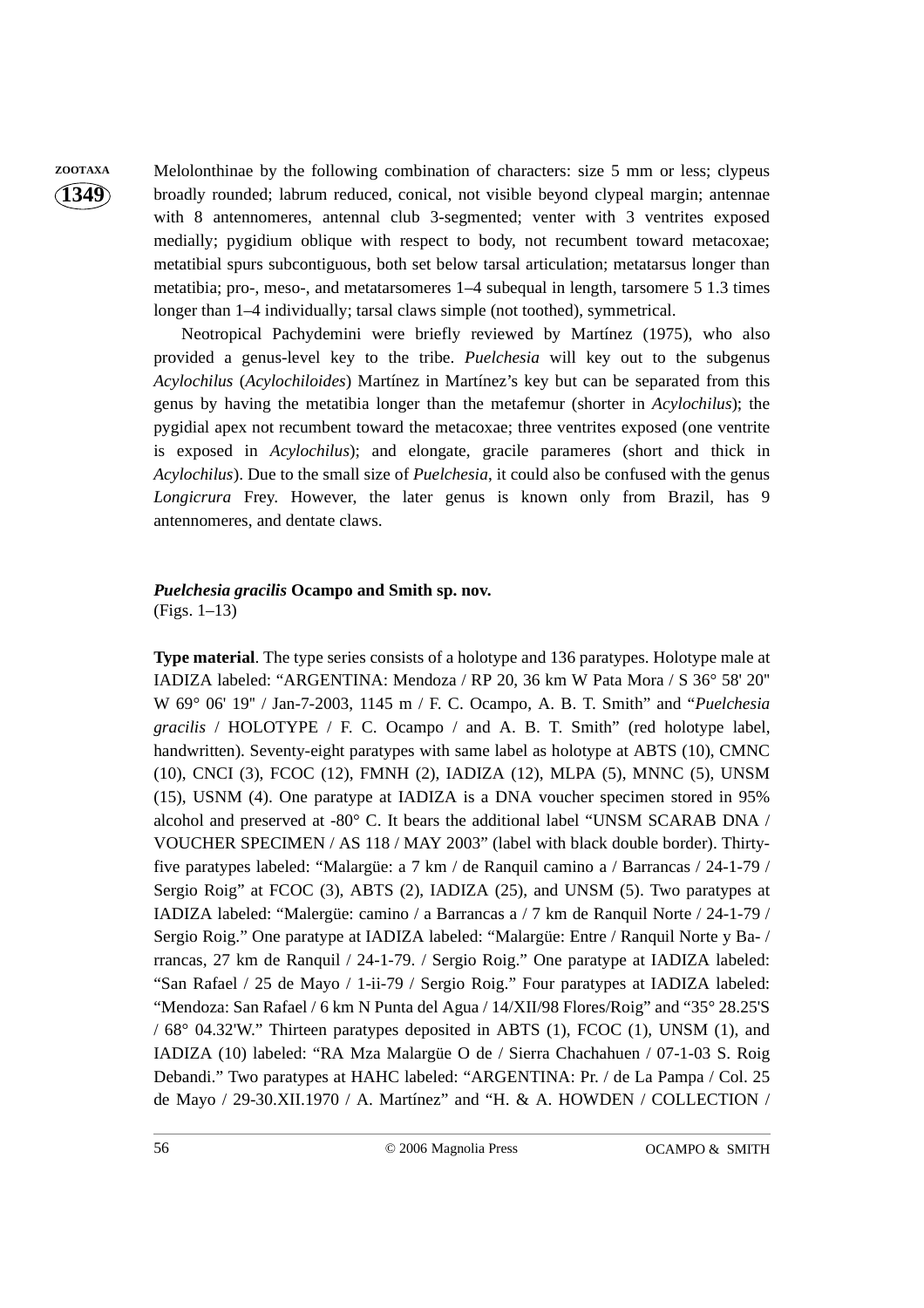Ottawa, Canada" (white label with black border). All paratypes with a yellow paratype **ZOOTAXA** label: "*Puelchesia gracilis* / PARATYPE / Ocampo and Smith."

**Type locality.** Argentina, Mendoza, 36 km west of Pata Mora, S 36° 58' 20" W 69° 06' 19" (Fig. 12).



**FIGURES 1–2.** *Puelchesia gracilis* dorsal and lateral view.

**Description of holotype.** Male. Length 4.81 mm, width 1.93 mm. Head, pronotum, elytra, venter, and legs light brown; head and legs darker brown. Surface shiny. *Head* (Figs. 3, 4): Surface glabrous; flat except for weak medial tubercle near frontoclypeal suture; densely punctate, punctures moderate in size (0.03–0.08 mm). Interocular width

**1349**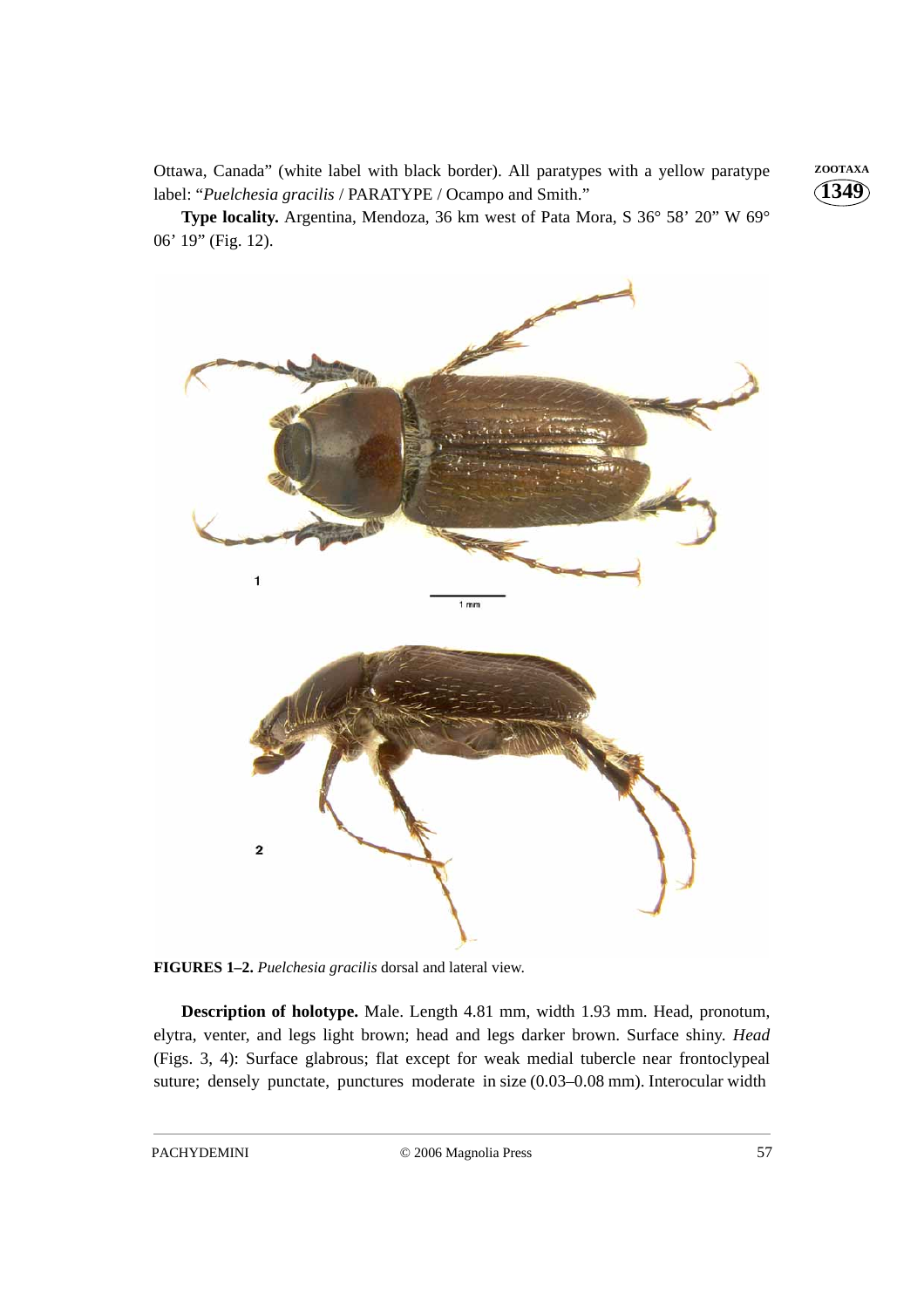

**FIGURES 3–11.** *Puelchesia gracilis*; 3) head and pronotum, dorsal view; 4) head, ventral view; 5) antenna, dorsal view; 6) left hind wing; 7) left mesotibia and tarsus; 8) left metatibia and tarsus; 9) metatibial apex; 10, 11) male genitalia, lateral and dorsal view.

**1349 ZOOTAXA**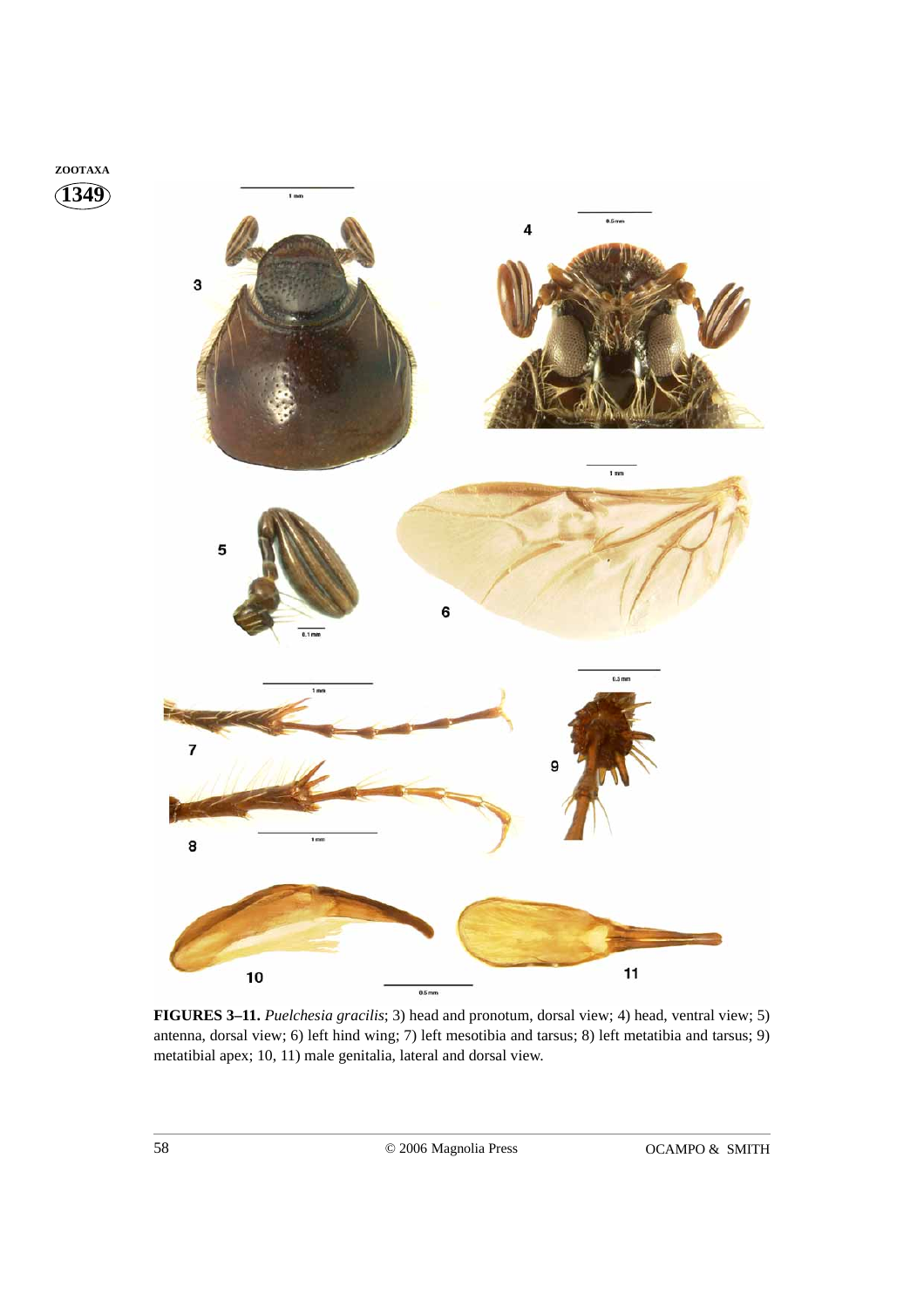0.26 mm. Eye canthus absent (Figs. 3, 4). Frontoclypeal suture well defined, complete. **ZOOTAXA** Clypeus broadly rounded; surface flat, sparsely punctate; punctures moderate in size (0.03–0.08 mm) (Fig. 3). Clypeal margin reflexed. Clypeal ventral surface setose, setae long. Labrum reduced, conical, setose; setae moderate in length. Labium reduced, labial palpi absent. Maxillae reduced, maxillary palpi with 4 palpomeres, palpomere 4 as long as palpomere 1–3 combined. Antennae with 8 antennomeres; antennomere 1 robust; antennomere 2 globose; antennomere 3–4 cylindrical; antennomere 5 short, wider than long; antennal club 3-segmented, segments tomentose on margins and apex (Figs. 4, 5). *Pronotum* (Figs. 1–3): Convex, wider than long at middle. Surface glabrous, sparsely punctate; punctures moderate in size (0.03–0.08 mm). Marginal bead present; anterior margin concave, with membrane; lateral margins slightly angular, setose (setae hair-like, long); posterior margin slightly sinuous. Anterior angles acute; posterior angles broadly rounded. *Scutellum* (Fig. 1): Surface shiny, glabrous, apex rounded. *Elytra* (Fig. 1, 2): Convex, elongate, subparallel. Surface shiny, sparsely punctate, setose; punctures moderate in size (0.03–0.08 mm); setae long, hair-like. Elytra with 9 striae; area between elytral suture and stria 1 ( $1<sup>st</sup>$  interstria) tapered at apex; stria 1 impressed; striae and interstriae punctate, setose. Elytral margins setose; setae long, hair-like. *Hind wings* (Fig. 6): Subcostal and radial vein well sclerotized, not reaching radial sector vein at wing apex; radial sector vein forked at apex; medial vein well developed; medial loop short; cubital vein poorly sclerotized apical to medial loop connection; anal veins 1 and 2 connected. *Venter*: Pro- and metasternum with surface glabrous, margins setose; setae long or short. Metasternum with surface sparsely setose, outer half more densely setose; slightly concave on outer half. Three ventrites exposed medially. Penultimate ventrite broadly membranous on apical margin, sparsely setose; setae long. *Legs* (Figs. 1, 2, 7–9): Coxae sparsely setose, setae long. Femora with surface smooth, with fringe of setae on anterior face, sparsely setose dorsally. Protibiae with 3 teeth; basal tooth small, apical tooth longer than protibial spur; surface with two fringes of long setae (Fig. 1); protibial spur slightly curved. Mesoand metatibiae with medial transverse carinae, carinae with 4–6 spine-like setae; apex semicircular, transversely truncate (Figs. 7, 8). Meso- and metatibial spurs subcontiguous, medial. Metatibial tarsal insertion simple, without notch (Fig. 9). Pro-, meso-, and metatarsomeres 1–4 subequal in length, tarsomere 5 1.3 times longer than 1–4 individually; apex of all tarsi with long, apical setae (Figs. 1, 2, 7, 8). Tarsal claws simple, gracile, symmetrical. *Genitalia* (Figs. 10, 11): Parameres simple, symmetrical, elongate, gracile.

**Female.** Unknown.

**Paratypes.** Length 3.70–5.60 mm. width 1.85–2.10 mm. The paratypes do not vary significantly from the description of the holotype.

**Etymology**. *Gracilis* is Latin, meaning slender. This refers to the general form of this species.

**1349**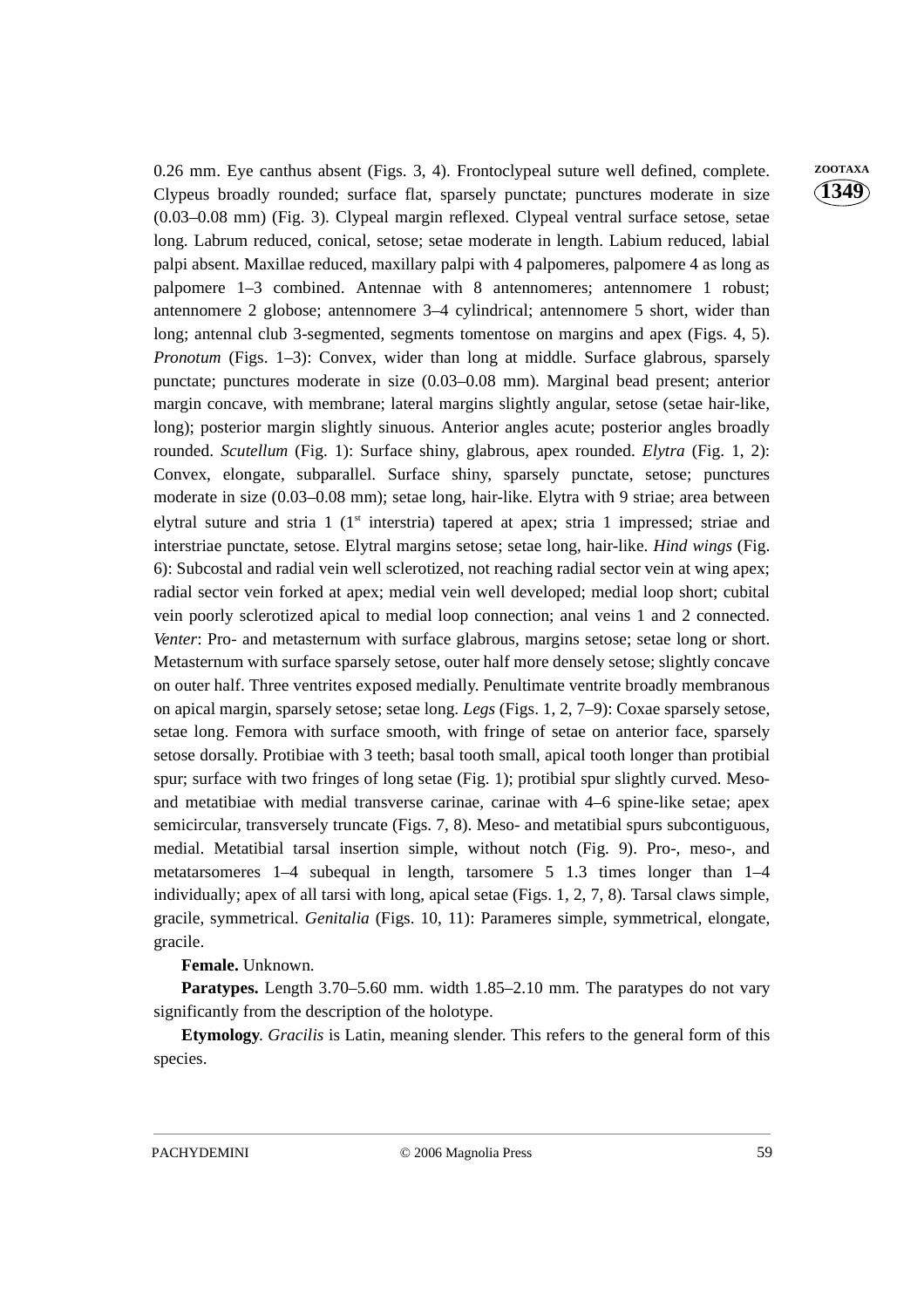



**FIGURE 12.** The type locality of *Puelchesia gracilis*.

**Natural history.** The bulk of the type series of this species was collected in a canyon beside a dry river bed (Fig. 12). At the time these scarabs were collected, the canyon was extremely dry and it was obvious that it had not rained recently. There was very little insect activity and *Puelchesia gracilis* was the only species that came to our lights in any significant numbers. We used 250 watt mercury vapor bulbs at night to attract this species. We did not observe this species on any of the plants around the collecting area. Further natural history details are unknown.

**Habitat and distribution** (Figs. 12, 13). The Monte Central is a part of the Monte biogeographic province, which extends from La Rioja to southern Mendoza in Argentina with annual mean temperatures between 13–15°C (Roig-Juñent & Flores 2001). The habitat where specimens of *Puelchesia gracilis* were collected is categorized as scrub desert. The area is dominated by vegetation communities of *Larrea divaricata* Cavanilles*, L. cuneifolia* Cavanilles (Zygophyllaceae), *Bulnesia retama* (Gillies ex Hooker and Arnott), *Zuccagnia punctata* Cavanilles*,* , *Geoffroea decorticans* (Gillies ex Hooker and Arnott) (Fabaceae), *Prosopis alpataco* Philippi (Mimosaceae), and *Capparis atamisquea* Kuntze (Capparidaceae) (according to Morello 1958).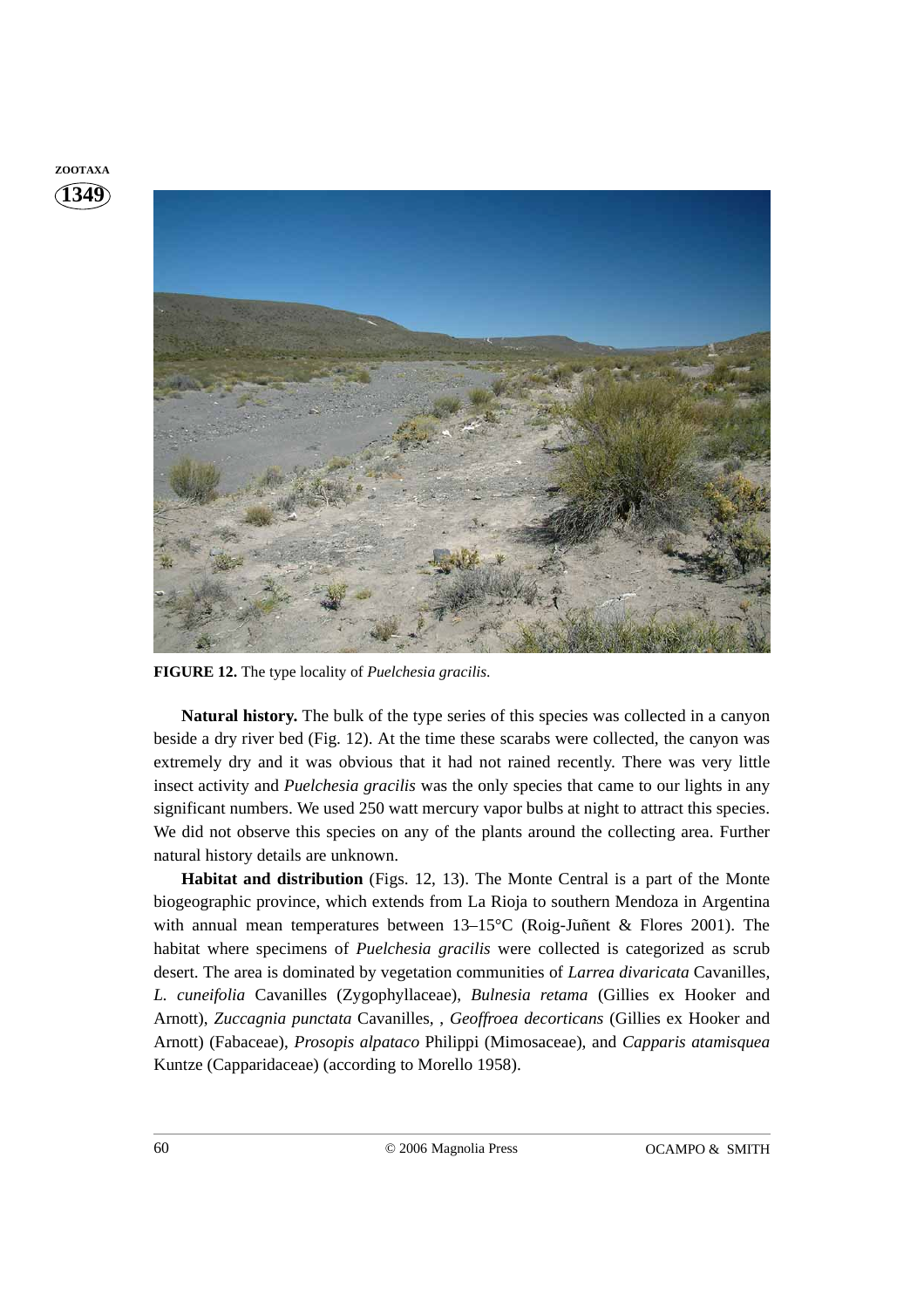

**FIGURE 13.** Distribution of *Puelchesia gracilis*.

#### **Acknowledgements**

We thank Sergio Roig-Juñent (IADIZA, Mendoza, Argentina) for making material available for this research. We also thank Sergio Roig-Juñent, Gustavo Flores, and Guillermo Debandi (IADIZA) for their help and for providing logistic support during the field trip conducted in Argentina in 2003. This project was supported by an NSF/PEET **1349 ZOOTAXA**